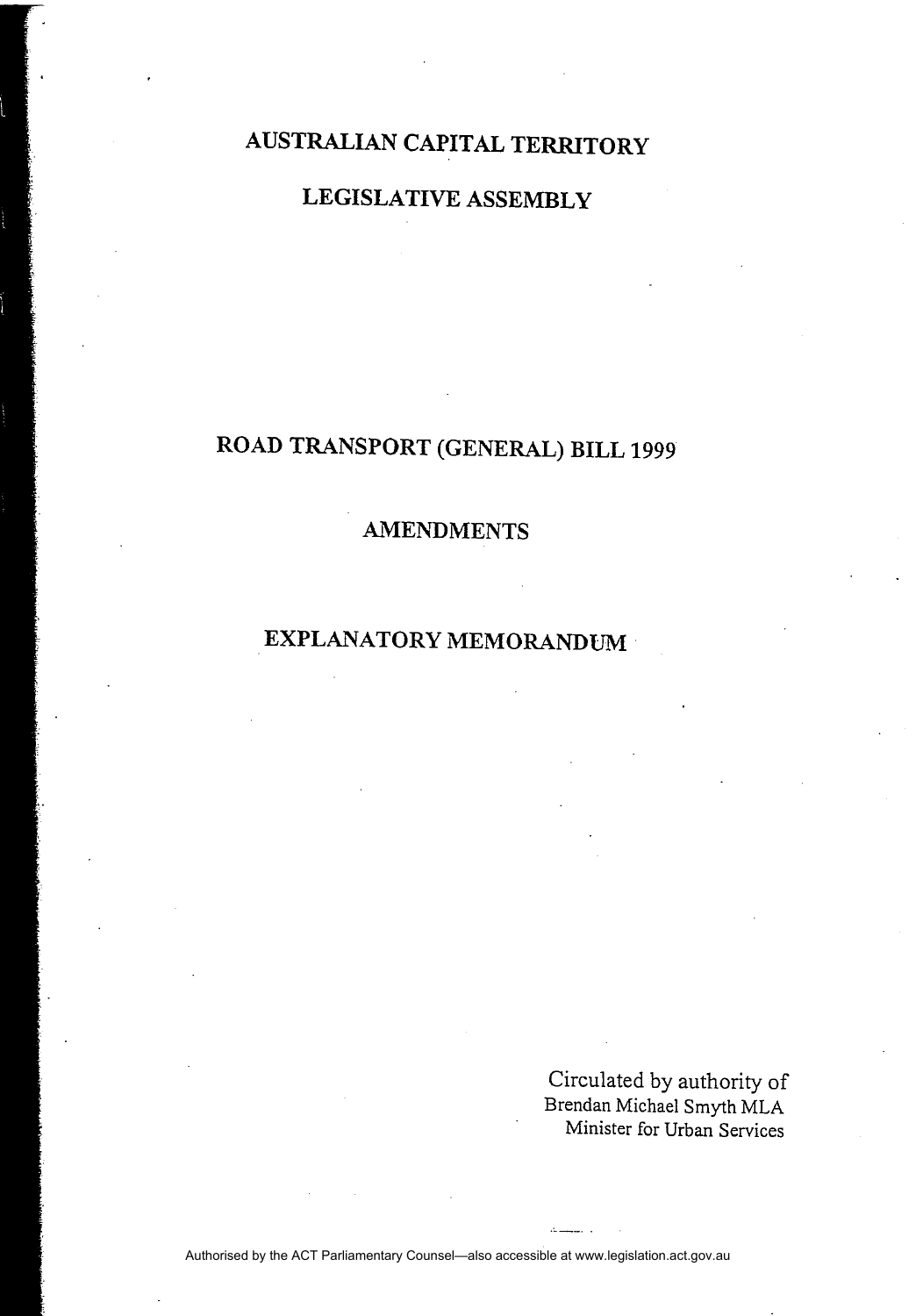### **ROAD TRANSPORT (GENERAL) BILL 1999**

#### **AMENDMENTS**

### **Explanatory Memorandum**

This explanatory note relates to the amendments to be introduced into the Assembly by Brendan Michael Smyth MLA, Minister for Urban Services.

Overview of the amendments

The purpose of the amendments is:

- *(aJ* To amend the commencement date of the *Road Transport (General) Act 1999*  from 1 December 1999 to the date of notification in the Gazette and to provide that other provisions will commence, either on a day fixed by the Minister by notice in the Gazette, or 6 months after commencement of the *Road Transport (General) Act 1999.*
- (b) To make amendments to the Road Transport (General) Bill 1999 in accordance with some of the recommendations made by the Standing Committee on Justice and Community Safety (hereinafter called "the Committee"), Scrutiny Report No. 14 of 1999.
- (c) To make amendments to proposed sections 66 and 142 the Road Transport (General) Bill 1999.

Outline of Amendments

1. The amendment has been made to change the date of commencement of the *Road Transport (General) Act* 1999 from 1 December 1999 to a date notified in the Gazette. The remaining provisions will commence either on a day fixed by the Minister by notice in the Gazette or 6 months after the commencement of the Act.